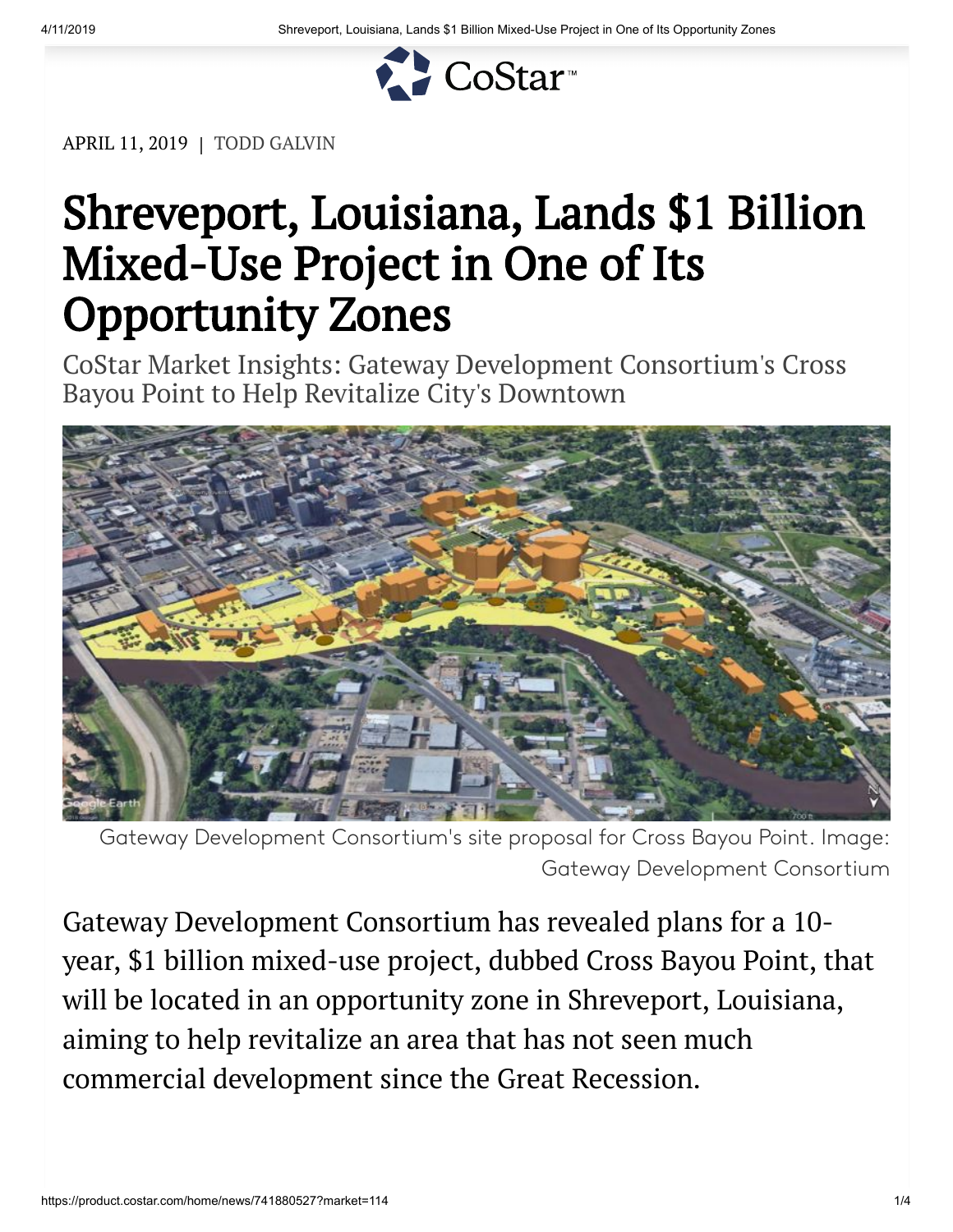This \$1 billion mixed-use project calls for several new buildings within downtown Shreveport. According to GDC's proposal to the [Caddo Parrish Commission,](https://docs.wixstatic.com/ugd/f9e296_f2130b783f7b417485e6e430bef65312.pdf) the site is set to include a state office complex, a criminal justice complex, a Civil War and civil rights museum, a multiuse sports complex, a "digital ecosystem" that will feature a STEM high school, local universities and a public/private incubator, and 5,000 residential units.

Along with GDC, several national and local firms will be a part of this project, two of them based out of New York City: infrastructure developer and adviser AirRail and real estate developer Janus Property. GDC also recently announced two new partners have joined the Cross Bayou Point project to lead the design-build team. GraceHebert Architects, based in Baton Rouge, Louisiana, was selected as the project's architect and Cleveland-based Ozanne Construction will serve as general contractor.

Cross Bayou Point is located within the Downtown/Cross Bayou Area opportunity zone, one of five opportunity zones located [within the metropolitan area.](https://www.shreveportla.gov/DocumentCenter/View/13375/07122018---7-18-OPPURTUNITY-ZONESDigital) The federal Opportunity Zone program was created as part of the Tax Cuts and Jobs Act of 2017. [The program](https://product.costar.com/home/news/shared/976324708) is meant to encourage development in areas designated as economically distressed by deferring or eliminating capital gains taxes for commercial real estate investors.

Shreveport's downtown has not experienced much commercial development since the Great Recession. Shreveport's economy has trailed the national average in year-over-year growth since this downturn. Due to this lack of job growth, companies have been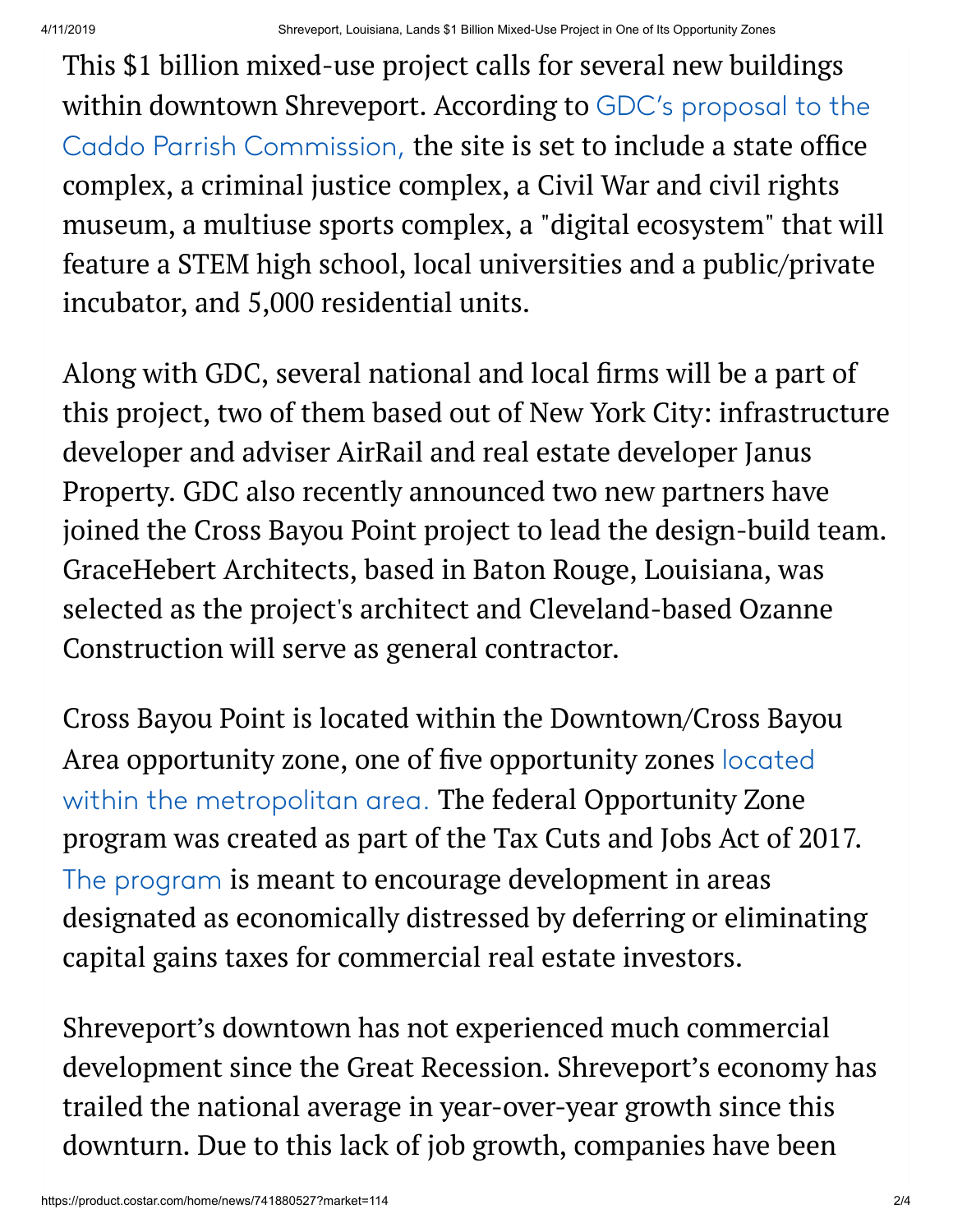slow to expand in the metro area, resulting in the absence of development, especially in the downtown area. This is primed to change with a plethora of new projects on the horizon, namely the Cross Bayou Project.

The proposed state offices and criminal justice complex will be a redevelopment of the current building on Fairfield Avenue, as well as the addition of several new buildings to both complexes. Also, the STEM high school will be a technology-based charter school that will employ up 350 people with a focus on the high demand fields of science, technology, engineering and mathematics. With the hope of landing the New Orleans Pelicans G-league team, the plan also includes a multiuse sports complex.

In one of the last phases of the project, about 5,000 residential units will be added to the city's central business district, where 30% of the units will be affordable, 30% will be luxury units, and the remaining 40% will be market-rate apartments.

Currently in downtown Shreveport, less than 500 market-rate units were completed, with another 100 units under construction as of April, according to CoStar data. One of the recently constructed multifamily developments includes the 30-unit [Lofts at 624,](http://gateway.costar.com/Gateway/Redir/RedirectToProduct.aspx?productId=1&redirUrl=redir%2FDefault.aspx%3FProductMode%3DProperty%26eid%3D9926874) which was formerly home to a Sears department store. Of projects under construction, [The Standard](http://gateway.costar.com/Gateway/Redir/RedirectToProduct.aspx?productId=1&redirUrl=redir%2FDefault.aspx%3FProductMode%3DProperty%26eid%3D11045686) will include about 72 high-end units, a rooftop dog park, as well as ground floor retail upon completion in mid-2019.